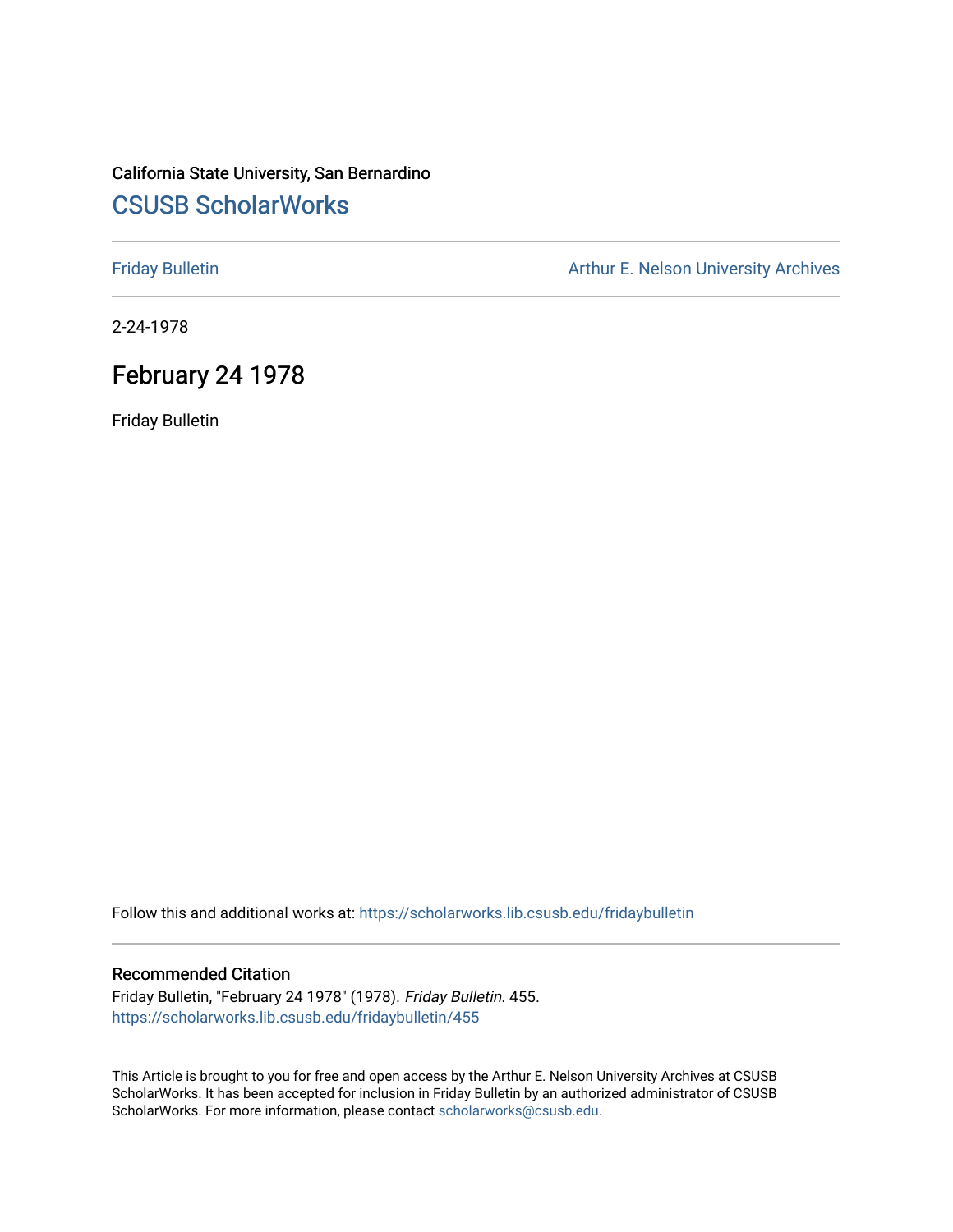CALIFORNIA STATE COLLEGE . SAN BERNARDINO 1965



CONCERTS AND CLINICS A jazz festival highlighted by<br>HIGHLIGHT JAZZ FESTIVAL two concerts will provide a two concerts will provide a background for student instrumentalists from 10 high schools on campus next Wednesday.

THE BULLETIN

Approximately 200 high school visitors are expected to participate in the day-long jazz festival, which is being coordinated by Paul Cumow, Lecturer in Music.

Climaxing the event will be a 5:15 p.m. concert in the Recital Hall of the Creative Arts Building. The program will feature the Cal State Jazz Ensemble, Chamber Singers and Gene Puerling. Mr. Puerling is the writer/arranger for "Singers Unlimited," a professional Grammy Award-winning singing group which specializes in jazz vocals.

A variety of popular contenporary tunes played by the Jazz Ensemble("Mexicali Nose," "M.A.S.H.," "Another Lazy Day," "4 Bros." and "Nice N' Juicy") under the direction of Prof. Cumow, will lead off the concert. The Chamber Singers, directed by Loren Filbeck, Assoc. Prof, of Music, and a six-piece jazz combo will be featured in the second half of the concert, performing "Where is Love," "Try to Remember," "We've Only Just Begun" and "On a Clear Day." All numbers arranged and recorded by Mr. Puerling and "Singers Unlimited."

Following the performance the arranger will discuss his work, jazz techniques and voice styles. The College and the public are invited to attend, free of charge.

An improvisation clinic will be conducted at 1 p.m. in the Recital Hall. The jazz performances will be judged by music faculty from Cal State U,Long Beach, Cerritos College and Saddleback College. Spectators are welcome to attend. *it ^ ^* 



HISTORICAL FERSPECTIVE AND Vignettes of everyday life, 1n-DAILY LIFE "BEFORE TUTANKHAMUN" cluding making a living, art,

family life, and the political and religious environment will

form the background for four identical talks entitled "Before Tutankhamun," scheduled by Dr. Robert Smith, Professor of History.

Tickets are still available for all four talks which will be given on Thursday, March 16, Friday, March 17, Monday, March 20, and Tuesday, March 21, all at 8 p.m. with the exception of the last lecture on Tuesday which will be presented at 3 p.m.

Tickets are still available for all of the lectures,, bat the Theatre Arts Department reports that large numbers of requests are coming into their office daily and a spokesman urges all faculty, staff and students to pur-

PAYDAY IS WEDNESDAY, MARCH 1. (Continued on page 2)

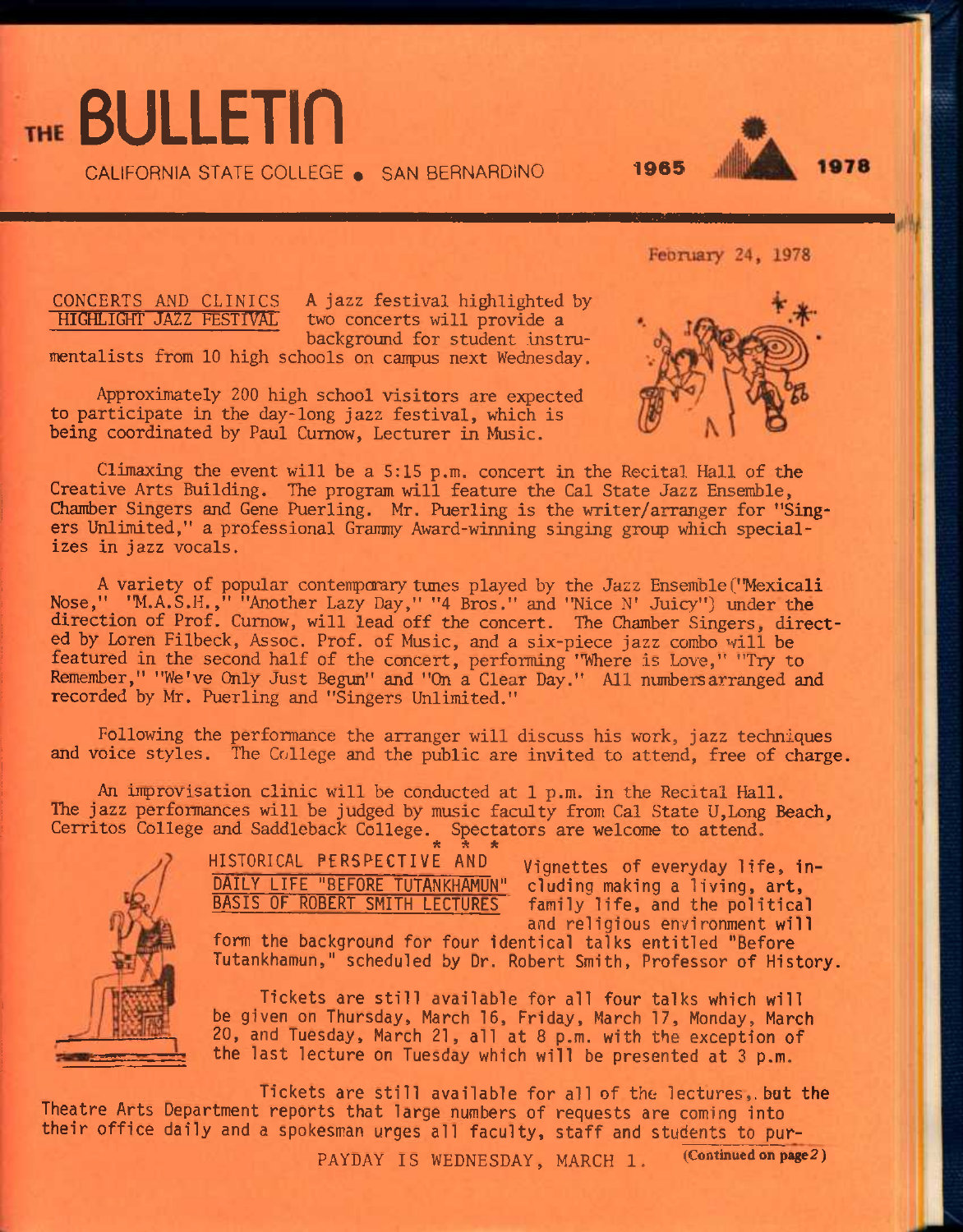# **Continued from page** *1*

**SMITH LECTURES** chase tickets as soon as possible to ensure seats.

A \$1 admission fee is being charged for both the College community and the public. Tickets may be purchased by mail or in person from the Theatre Arts Office in CA-175.

Dr. Smith will base his presentations upon slides and material collected during his 30 years of teaching. He will begin his hour-long lectures by reconstructing every-day life in Egypt. Using slides from National Geographic the Time-Life series and other sources, he will show the environment preceding and continuing through King Tut's reign, the significance of the god/king concept of the pharaohs, and the religious meaning for mummifying the deceased ruler.

Dr. Smith, whose academic specialty is economic history, has been involved^ in the teaching of world civilizations since he came to Cal State with the opening of the College in 1965. The author of several books, including a social history of bicycles. Dr. Smith admits to "an insatiable curiosity" about the history of Egypt. **\* • \*** 



TICKETS FAST DISAPPEARING Tickets are disappearing<br>IN "THE HOUDINI DECEPTION" about as fast as Houdini IN "THE HOUDINI DECEPTION" in one of his acts for the eight performances of "The Houdini Deception."

The first three performances on March  $2$ ,  $3$ , and  $4$ 

are reported to be sold out. Tickets are still available for second week dates, March 7-11.

General admission prices are \$2.50 and \$1.50 for students and senior citizens with identification. Curtain time is 8:15 in the Theatre of the Creative Arts Building.

The play brings together two colorful characters, Harry Houdini and Sherlock ifolmes,in an original Sherlock Holmes adventure written by two CSCSB senior Theatre Arts majors, Paul DeMeo and Danny Bilson.

In the play a life is threatened, a body is kidnapped and the ending is a surprise.

**MEXICAN TOMB TREASURES CSCSB's own tomb treasure exhibit, "West Mexican Tomb**  EXHIBIT ENDS TUESDAY Sculpture," ends Tuesday, February 28. A private col**lection, the tomb figures have never been exhibited be-**

**foie and "probably won't be again. It's very unusual," states Poppy Solomon, Gallery director. The Art Gallery will offer a display on stamps starting March 6,** 

ft ft ft

### CSCSB BULLETIN

The California State College, San Bernardino BULLETIN IS published by the Office of Col-lege Relations, AD-l^I, Ext. 7217. Material for publication must be received by noon Tucsday before the Friday of publication.

Editor . . . . . Barbara Nolte

Printed at Duplicating

**PERSONALS** The College congratulates<br> *Dr. and Mrs. David Hendrick-6e.n [Health Science, and Human Ecotogg] upon the occasion o^ thein. mahjiiage on*  February 17 in San Bernardino. Mrs. Hend*ricks en, the iormer Pamela Hitler, is d*  **CSC5B** *psychology major and Junior Class President. «*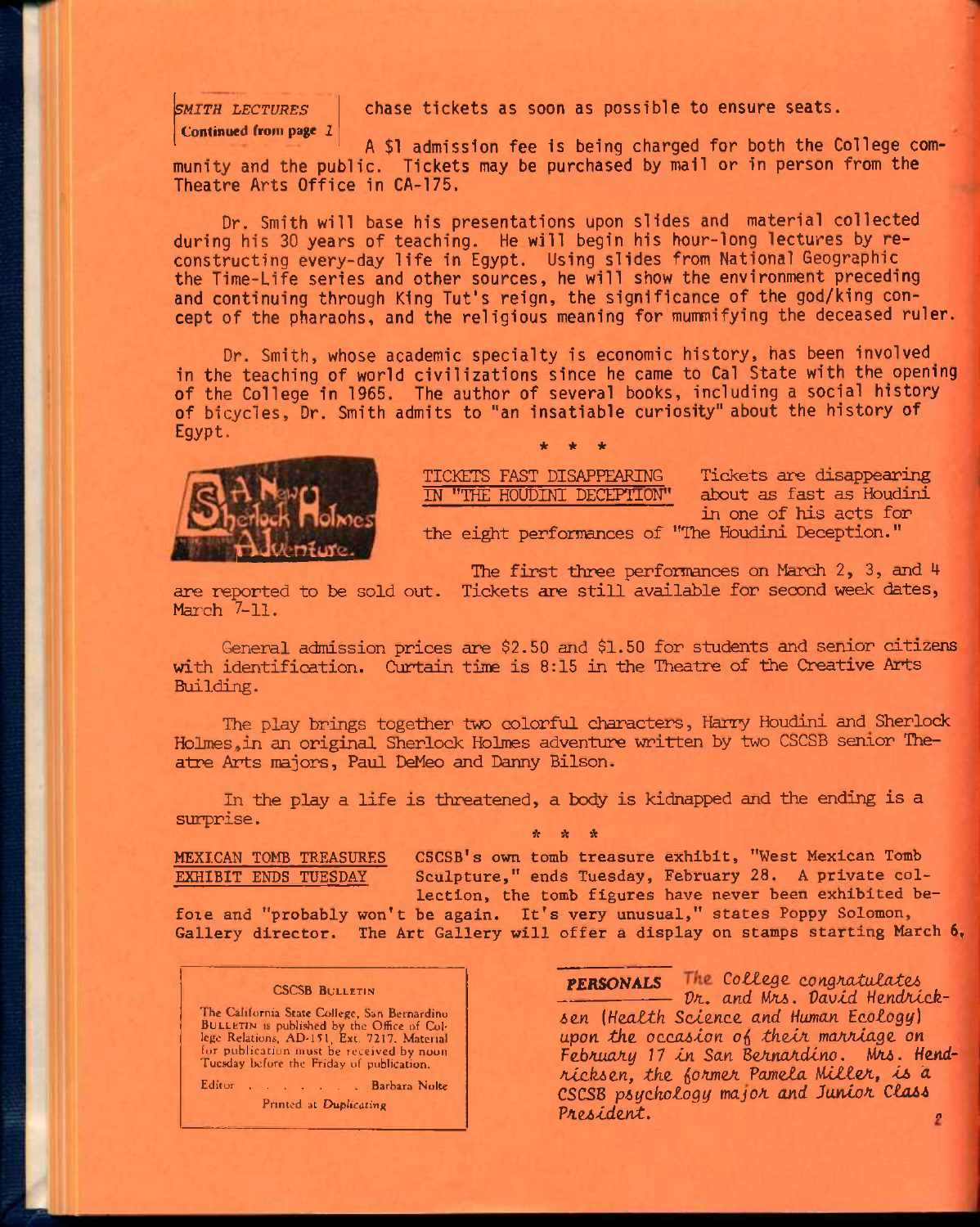### CHILD CARE CENTER ACCEPTING APPLICATIONS FOR SPRING QUARTER

Applications for Spring Quarter are being accepted beginning March 1, by the Child Care Center. Parents will be charged from \$0 to \$1 per hour, depending upon family income. Enrollment is open to children of faculty,

staff and students and interested community residents.

Youngsters, aged two through nine years of age, and toilet-trained, are eligible for the child care, which features free psychological services through the College, hot lunches, snacks and supervised play. The center operates under the State Child Development Program. For further information call Sheri Ruttenberg, 887-3265.

NOTE: Bids are being taken for the sale of used infant and nursery furniture, toys, etc. by the Foundation. Call 7516 for information.

LECTURE ON CHILD **ABUSE HERE MARCH 1** 

PRESENTATIONS COMING

Barbara Jasper, a pediatric social worker for San Bernardino County Hospital, will speak on "Child Abuse--Its Characteristics and Protective Services" on campus March 1.

The free lecture on battered children will begin at noon in the Student Union. A slide presentation illustrating actual case studies and statistics will accompany the lecture. She will focus on characteristics of abusive parents, the types of children that are affected and preventative measures. She will also introduce and discuss the Coalition for Battered Wives and Child Abuse.

Ms. Jasper is chairman of the San Bernardino County Hospital Child Abuse Team and the anonymous county-wide group called Parents Survival.

\* \* \*

WORKSHOP ON SLIDE/TAPE The Faculty Development Center announces that Robert Senour, Director, A-V Dept., will conduct a workshop for faculty which could lead to the development of a variety

of slides and slide/tape presentations: visual selection, script writing and narration, slides with automatic pulse, use of dissolve unit and putting it all together will be covered, as well as acquainting faculty with equipment available to them. Time: 2 to 4 p.m., Wednesday, March 1 and Thursday, March 2, LC-87.

UNITED NATIONS ASSN. OFFERS \$500 SCHOLARSHIP

The Citrus Belt Chapter of the United Nations Assn. plans to award a \$500 scholarship this spring to a student

who is dedicated to the idea of world peace and who plans to do graduate work in some field of international relations and who aspires to work with the United Nations in the future.

Students interested in applying for this scholarship are urged to contact Brij Khare, Chairman, Dept. of Political Science, AD-130. Deadline is April 1.

AGING AND MEMORY, The "Effects of Aging on Memory" will be discussed by Dr. David TOPIC OF TALK Walsh from USC's Ethel Percy Andrus Gerontology Center He

will draw on information obtained from his most recent work in that field. The Colloquium, the third in this year's continuing series, is open to the public and all the campus community. It will be held Wednesday, March 1, 3 to 4:30 p.m. in LC-500. The Psychology Department is sponsoring the

NFED HELP?

Stickers will be placed on each campus telephone, beginning March 6, showing the campus emergency telephone number, 7557, as part of an emergency plan developed by the Campus Safety Committee.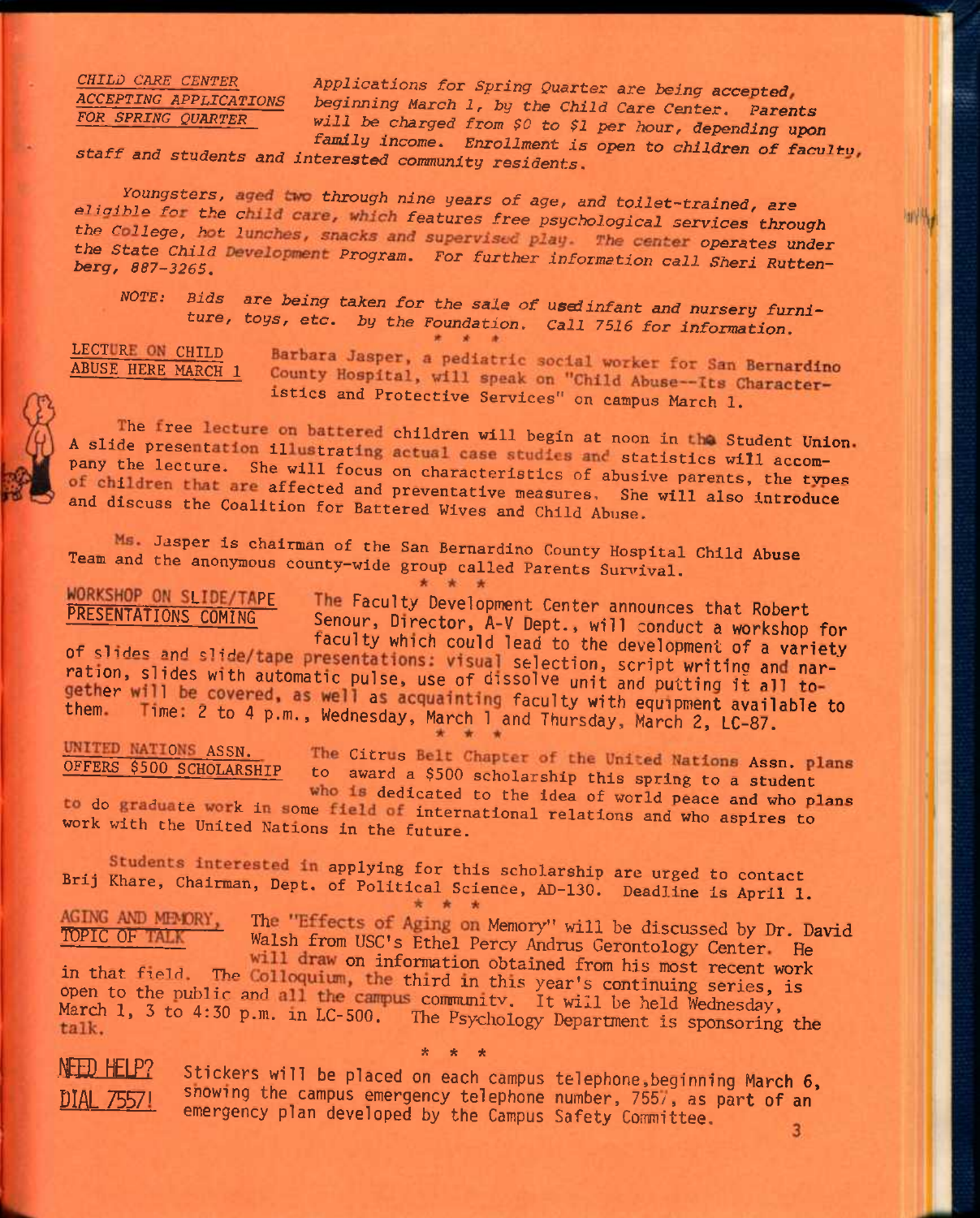Sneaking up Sherrie Bartell (Education) addressed the Mission Bell Chapter of the Business & Professional Women's Club on "Personal Image Building," Feb. 22 in Riverside. **+** 

M.R. Burgess (Library) was a guest lecturer at a two-day seminar on "The Science Fiction Marketplace" at U.C. San Diego, Feb. 18.

**+**  Gloria Cowan (Psychology) lectured on "The Psychology of Women" at the Feb. 22 meeting of the Hadassah Women's Organization at the Emanu El Temple in San Bernardino.

**+**  James Finley (Administration) spoke to the San Bernardino Kiwanis on "The Congressional Budget Process," Feb. 22.

**+**  David Hendricksen (Health Science) delivered a talk on "New Ideas in Family Nutrition" to a health education class at Sherman High School in'Riverside, Feb; 23.

**+**  Paul Johnson (Philosophy) delivered a talk entitled "Relaxation: Revitalization of Mind and Body" as part of UCR's Seminars for Seniors program in Sun City, Feb.

**+**  Janice Loutzenhiser (Administration) was the keynote speaker for the Federal Women Program held at March Air Force Base, February 21, speaking on "The E.R.A."

**\* \* \*** 



**IOb** Cler. Asst. IIA, Career Planning & Placement. Qual: type 50 **ODDOrtunities WDM, equiv.** to one yr. full-time pd. cler. exp. Salary: \$4.21 hourly; approx. 30 hrs. wkly till  $5/1$ . Apply by March 1. **\* \* \*** 

professional Frederick Newton (Psychology) has been selected by the Bio**activities** feedback Society of America to serve on a task force which will evaluate the contributions of Biofeedback as a research tool. Members of the task force will present their findings

at the ninth annual meeting of the Society, March 3—7, in Albuquerque.



THE FOLLOWING EMPLOYEES ARE WELCCMED TO CAMPUS:

**\* \* \*** 

7313 HANGER, Annette (Stephen) 22631 Robin Way<br>Cler. Asst., Adms. Grand Terrace Cler. Asst., Adms. Grand Terrace 92324<br>
SS-180 783-1235

783-1235

7218 DANG-BUI, Hong Physician, Health Center AD-117

*N.Y. THEATRE GROUP PRESENTS "Voices," a New York-based theatre group, will pre- "JOURNEY INTO BLACKNESS" sent "Journey into Blackness" on campus Thursday, March 2. The program will begin at 7:30 p.m. in* 

*the Student Union. Tickets are \$10 for adults and \$5 for students. All profits, after expenses, go toward Projects sponsored by the National Council of Negro Women, Inland Empire Section, a non-profit organization.* 

*This musical theatre production will trace the highlights of the Black man's bondage in Africa during the 17th century to life in the urban centers of our country in the 1970s. Group singing, choreographed movement, solo work and brief dramatic sequences will be featured in the two-hour presentation. CSCSB Black faculty and* staff *are sponsoring the performance.*